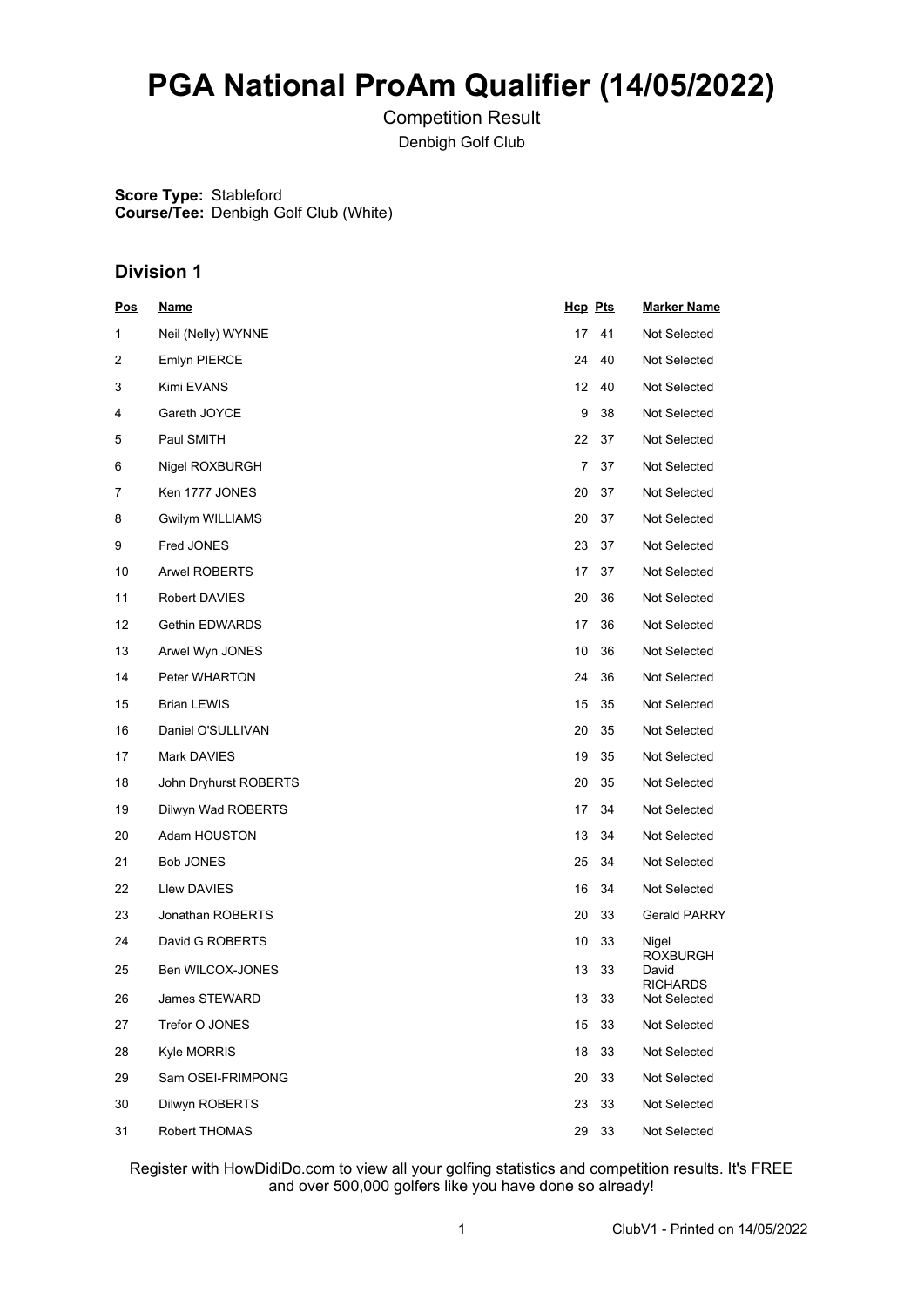#### **Score Type: Course/Tee:** Stableford Denbigh Golf Club (White)

### **Division 1**

| <u>Pos</u> | <u>Name</u>             | <b>Hcp Pts</b> |    | <b>Marker Name</b>      |
|------------|-------------------------|----------------|----|-------------------------|
| 32         | Jac ROBERTS             | 21             | 33 | Not Selected            |
| 33         | Gary Lou EVANS          | 20             | 32 | Not Selected            |
| 34         | Andrew WITTON           | 12             | 32 | Not Selected            |
| 35         | Stephen LLOYD           | 6              | 32 | Not Selected            |
| 36         | Robert Alun WILLIAMS    | 10             | 32 | Not Selected            |
| 37         | Mike THOMAS             | 19             | 31 | Not Selected            |
| 38         | Adam SMITH              | 20             | 31 | Not Selected            |
| 39         | Elwyn THOMAS            | 25             | 31 | Not Selected            |
| 40         | <b>Geraint WILLIAMS</b> | 24             | 31 | Not Selected            |
| 41         | Gareth O'LOUGHLIN       | 12             | 30 | Not Selected            |
| 42         | Craig STUBBS            | 24             | 30 | David<br><b>CLAYTON</b> |
| 43         | David CLAYTON           | 15             | 30 | Not Selected            |
| 44         | Alan WILLIAMS           | 19             | 30 | Brian LEWIS             |
| 45         | Peter H JONES           | 19             | 30 | Not Selected            |
| 46         | Deiniol JONES           | 22             | 30 | Not Selected            |
| 47         | Stephen CRADDOCK        | 21             | 29 | Not Selected            |
| 48         | Arthur JONES            | 9              | 29 | Not Selected            |
| 49         | Martin BALDRY           | 18             | 29 | Not Selected            |
| 50         | <b>Gerald PARRY</b>     | 22             | 29 | Not Selected            |
| 51         | David PLATT             | 24             | 29 | Not Selected            |
| 52         | Steven M JONES          | 34             | 28 | Not Selected            |
| 53         | Emyr OWEN               | 24             | 28 | Not Selected            |
| 54         | Darren FOULKES          | 7              | 28 | Not Selected            |
| 55         | <b>Huw PARRY</b>        | 5              | 28 | Not Selected            |
| 56         | Haydn Gents VC OWEN     | 11             | 28 | Not Selected            |
| 57         | Greg BLUNDEN            | 18             | 28 | Not Selected            |
| 58         | Nathan SHAKES           | 21             | 27 | Gerald PARRY            |
| 59         | Eifion Lloyd JONES      | 23             | 26 | Not Selected            |
| 60         | Don WALMSLEY            | 16             | 26 | Not Selected            |
| 61         | Matthew LEWIS-WILLIAMS  | 11             | 25 | Not Selected            |
| 62         | J Steve JONES           | 21             | 24 | Not Selected            |
| 63         | Ifan ROBERTS            | 14             | 24 | Not Selected            |
| 64         | Emyr O JONES            | 20             | 24 | Not Selected            |
| 65         | Gary DAVIES             | 10             | 24 | Not Selected            |
| 66         | Aled HOWELLS            | 8              | 23 | Not Selected            |

Register with HowDidiDo.com to view all your golfing statistics and competition results. It's FREE and over 500,000 golfers like you have done so already!